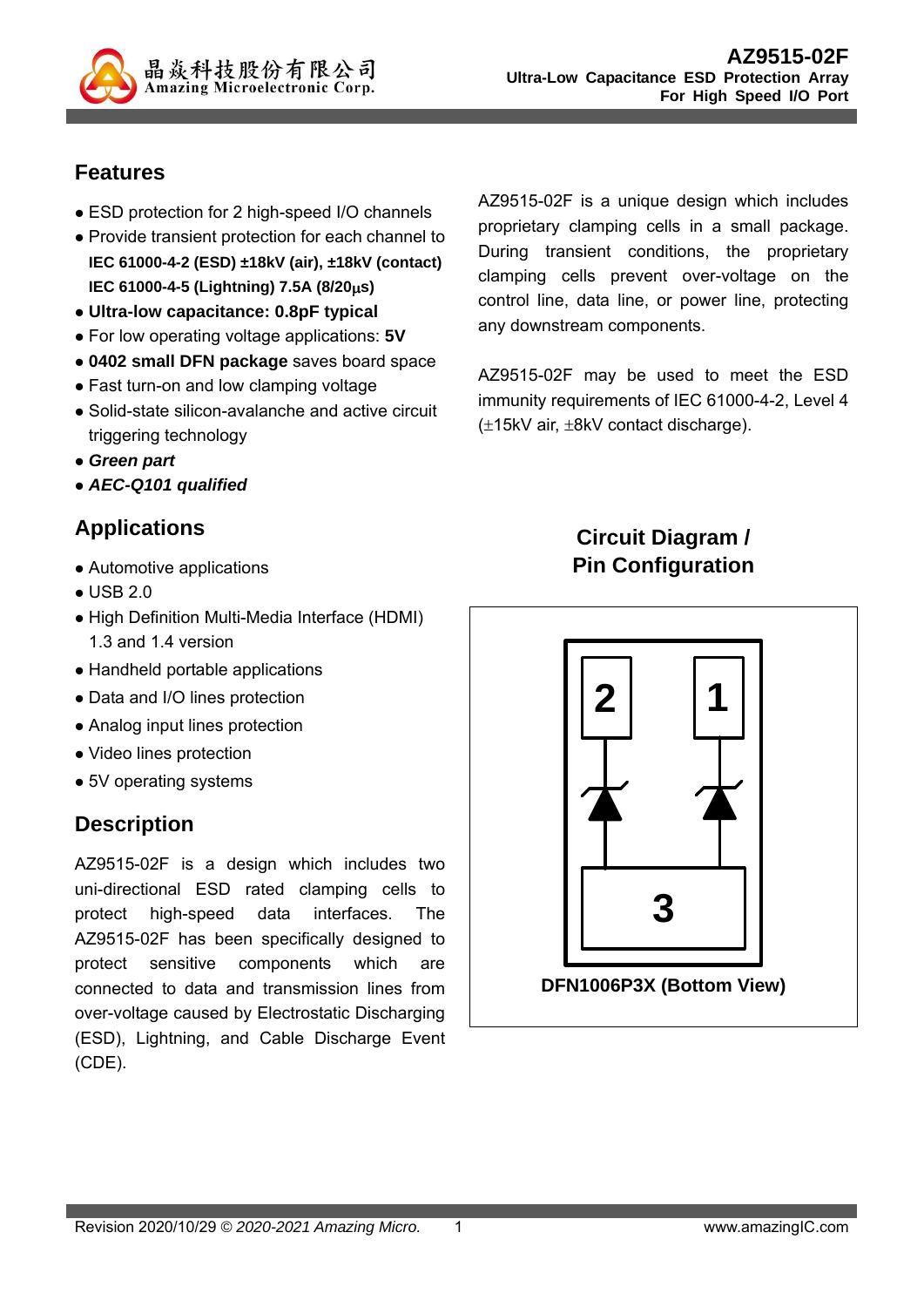

# **Specifications**

| <b>Absolute Maximum Ratings</b>            |                        |                 |             |  |
|--------------------------------------------|------------------------|-----------------|-------------|--|
| <b>Parameter</b>                           | <b>Symbol</b>          | Rating          | <b>Unit</b> |  |
| Peak Pulse Current ( $t_p$ = 8/20 $\mu$ s) | <b>I</b> <sub>PP</sub> | 7.5             | A           |  |
| Operating Voltage (Pin-1,-2 to pin-3)      | $V_{DC}$               | 5.5             | V           |  |
| ESD per IEC 61000-4-2 (Air)                | $V_{ESD-1}$            | ±18             | kV          |  |
| ESD per IEC 61000-4-2 (Contact)            | $V_{ESD-2}$            | ±18             |             |  |
| <b>Lead Soldering Temperature</b>          | ${\sf T}_{\sf SOL}$    | 260 (10 sec.)   | $\rm ^{o}C$ |  |
| <b>Operating Temperature</b>               | $T_{OP}$               | $-55$ to $+125$ | $\rm ^{o}C$ |  |
| Storage Temperature                        | ${\sf T}_{\sf STO}$    | $-55$ to $+150$ | $^{\circ}C$ |  |

| <b>Electrical Characteristics</b>                                       |                         |                                                                          |     |            |            |        |
|-------------------------------------------------------------------------|-------------------------|--------------------------------------------------------------------------|-----|------------|------------|--------|
| <b>Parameter</b>                                                        | <b>Symbol</b>           | <b>Condition</b>                                                         | Min | <b>Typ</b> | <b>Max</b> | Unit   |
| <b>Reverse Stand-Off</b>                                                |                         | Pin-1, -2 to pin-3, T=25 $^{\circ}$ C.                                   |     |            | 5          | $\vee$ |
| Voltage                                                                 | <b>V</b> <sub>RWM</sub> |                                                                          |     |            |            |        |
| Reverse Leakage                                                         |                         | $V_{\text{Pin-1-2}}$ = 5V, $V_{\text{Pin-3}}$ = 0V, T=25 °C.             |     |            | 1          |        |
| Current                                                                 | <b>I</b> CH-Leak        |                                                                          |     |            |            | μA     |
| Reverse Breakdown                                                       | $V_{BV}$                | $I_{\text{BV}}$ = 1mA, T=25 °C, pin-1, -2 to                             | 6   |            | 9.5        | V      |
| Voltage                                                                 |                         | pin-3.                                                                   |     |            |            |        |
| <b>Forward Voltage</b>                                                  | $V_F$                   | $I_F$ = 15mA, T=25 °C, pin-3 to                                          |     | 0.7        | 1.2        | V      |
|                                                                         |                         | pin-1, -2.                                                               |     |            |            |        |
| Surge Clamping                                                          |                         | $I_{PP}$ = 5A, t <sub>p</sub> =8/20µs, T=25 °C, any                      |     | 7.5        |            | $\vee$ |
| Voltage                                                                 | V <sub>CL-Surge</sub>   | I/O pin to GND.                                                          |     |            |            |        |
| <b>ESD Clamping</b>                                                     |                         | IEC 61000-4-2 +8kV ( $I_{TLP}$ =16A),                                    |     |            |            |        |
| Voltage (Note 1)                                                        | $V_{CL-ESD}$            | T=25 $\mathrm{^{\circ}C}$ , contact mode, any I/O                        |     | 10.7       |            | $\vee$ |
|                                                                         |                         | pin to GND.                                                              |     |            |            |        |
| <b>ESD Dynamic</b><br>$R_{\text{dynamic}}$<br><b>Turn-on Resistance</b> |                         | IEC 61000-4-2, 0~+8kV, contact<br>mode, $T=25^{\circ}C$ , any I/O pin to |     | 0.2        |            | Ω      |
|                                                                         |                         | GND.                                                                     |     |            |            |        |
| Channel Input                                                           |                         | $V_{IN}$ = 2.5V, $V_{Pin-3}$ = 0V, f = 1MHz,                             |     |            |            |        |
| Capacitance                                                             | $C_{IN}$                | T=25 $\mathrm{^{\circ}C}$ , any I/O pin to GND.                          |     | 0.8        | 1          | рF     |
|                                                                         |                         |                                                                          |     |            |            |        |
| <b>Channel to Channel</b>                                               | $C_{I/O-to-I/O}$        | $V_{IN}$ = 2.5V, $V_{Pin-3}$ = 0V, f = 1MHz,                             |     | 0.1        | 0.2        | pF     |
| Input Capacitance                                                       |                         | T=25 $\mathrm{^{\circ}C}$ , between I/O pins.                            |     |            |            |        |

Note 1: ESD Clamping Voltage was measured by Transmission Line Pulsing (TLP) System.

TLP conditions:  $Z_0 = 50\Omega$ ,  $t_p = 100$ ns,  $t_r = 1$ ns.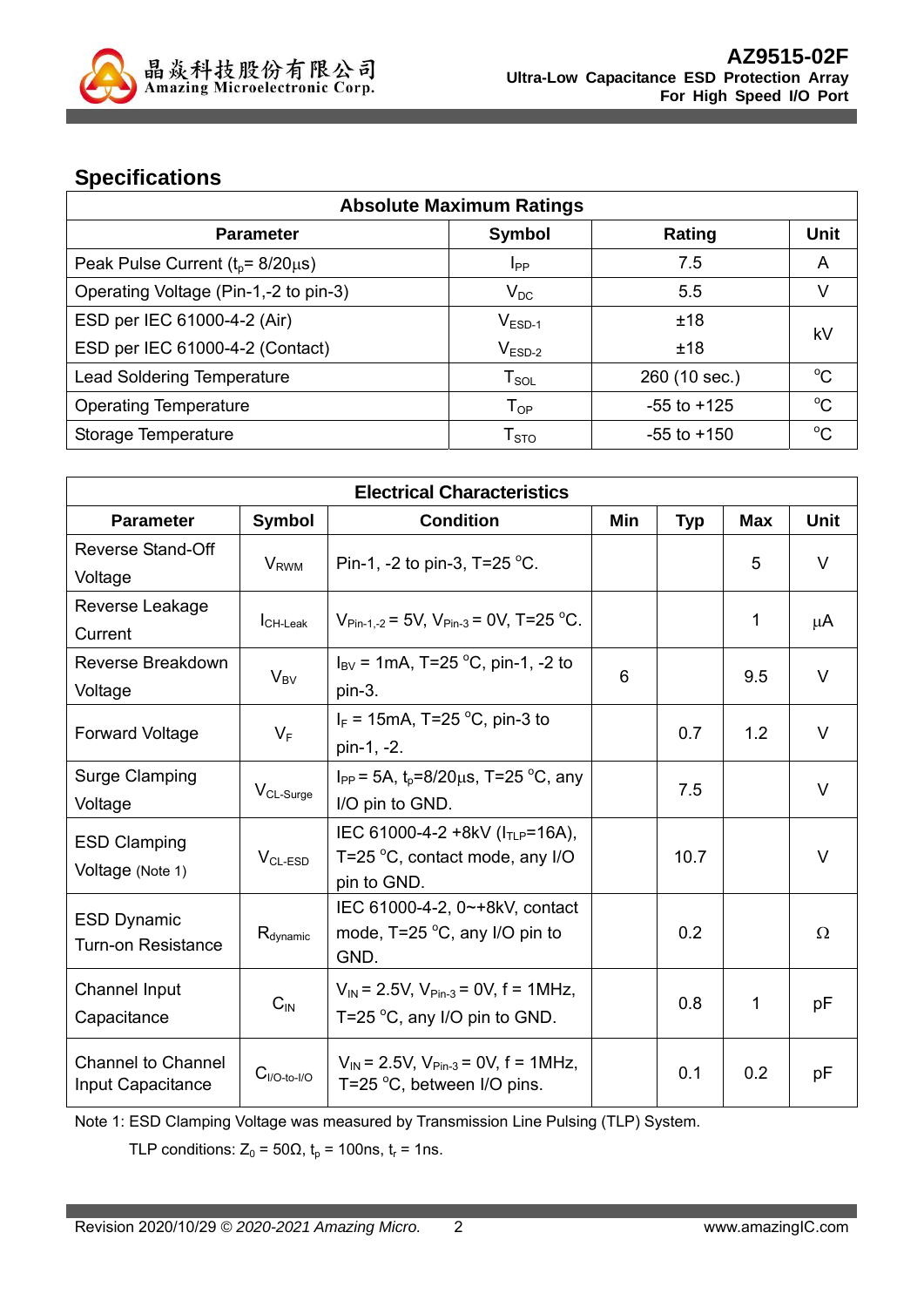

# **Typical Characteristics**

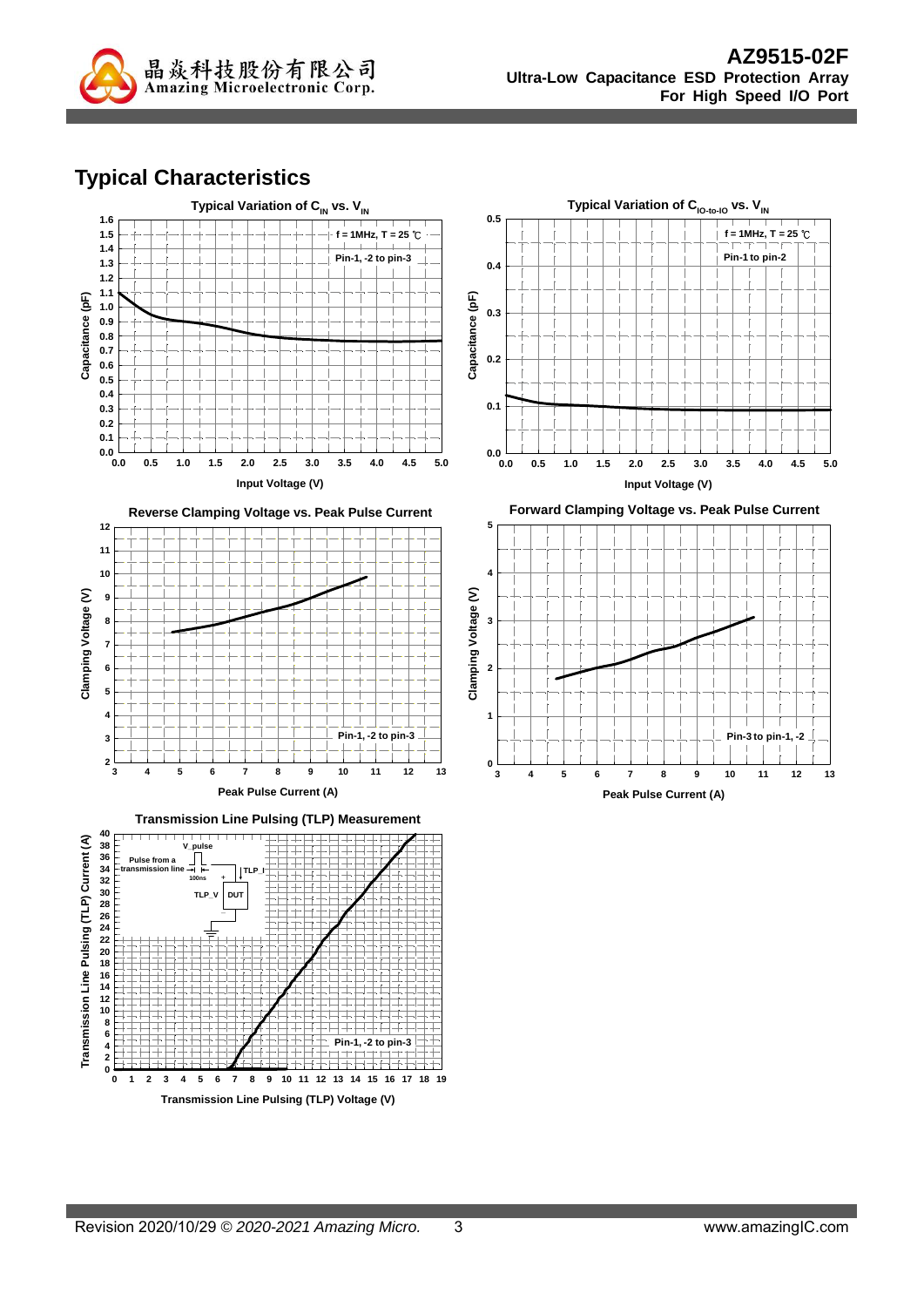

## **Applications Information**

#### **A. Device Connection**

The AZ9515-02F is designed to protect two data lines from transient over-voltage (such as ESD stress pulse). The device connection of AZ9515-02F is shown in the Fig. 1. In Fig. 1, the two protected data lines are connected to the ESD protection pins (pin-1, pin-2) of AZ9515-02F. The ground pin (pin-3) of AZ9515-02F is a negative reference pin. This pin should be directly connected to the GND rail of PCB (Printed Circuit Board). To get minimum parasitic inductance, the path length should keep as short as possible.

AZ9515-02F can provide protection for 2 I/O signal lines simultaneously. If the number of I/O signal lines is less than 2, the unused I/O pin can be simply left as NC pin.



**Fig. 1 Data lines connection of AZ9515-02F.**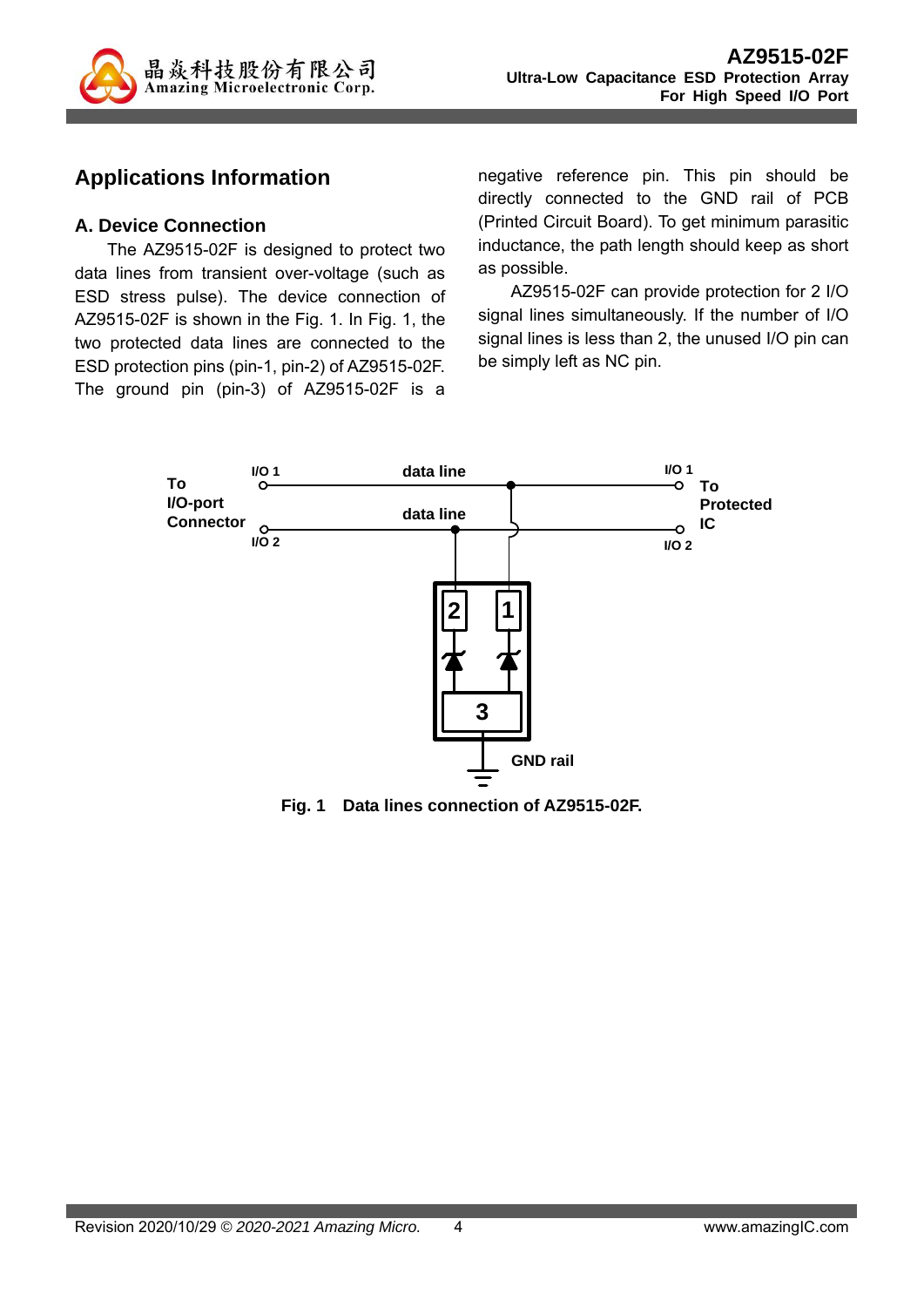

# **Mechanical Details**



#### **DFN1006P3X**

Package Diagrams and Package Dimensions

#### **BOTTOM VIEW**

|                | <b>Millimeters</b> |      |      | <b>Inches</b> |           |       |
|----------------|--------------------|------|------|---------------|-----------|-------|
| <b>Symbol</b>  | Min.               | Nom. | Max. | Min.          | Nom.      | Max.  |
| E.             | 0.95               | 1.00 | 1.05 | 0.037         | 0.039     | 0.041 |
| D              | 0.55               | 0.60 | 0.65 | 0.022         | 0.024     | 0.026 |
| A              | 0.45               | 0.50 | 0.55 | 0.018         | 0.020     | 0.022 |
| A <sub>1</sub> | 0.00               | 0.02 | 0.05 | 0.000         | 0.001     | 0.002 |
| C <sub>1</sub> | 0.45               | 0.50 | 0.55 | 0.018         | 0.020     | 0.022 |
| C <sub>2</sub> | 0.45               | 0.50 | 0.55 | 0.018         | 0.020     | 0.022 |
| L1             | 0.20               | 0.25 | 0.30 | 0.008         | 0.010     | 0.012 |
| L <sub>2</sub> | 0.20               | 0.25 | 0.30 | 0.008         | 0.010     | 0.012 |
| е              | 0.65 BSC           |      |      |               | 0.026 BSC |       |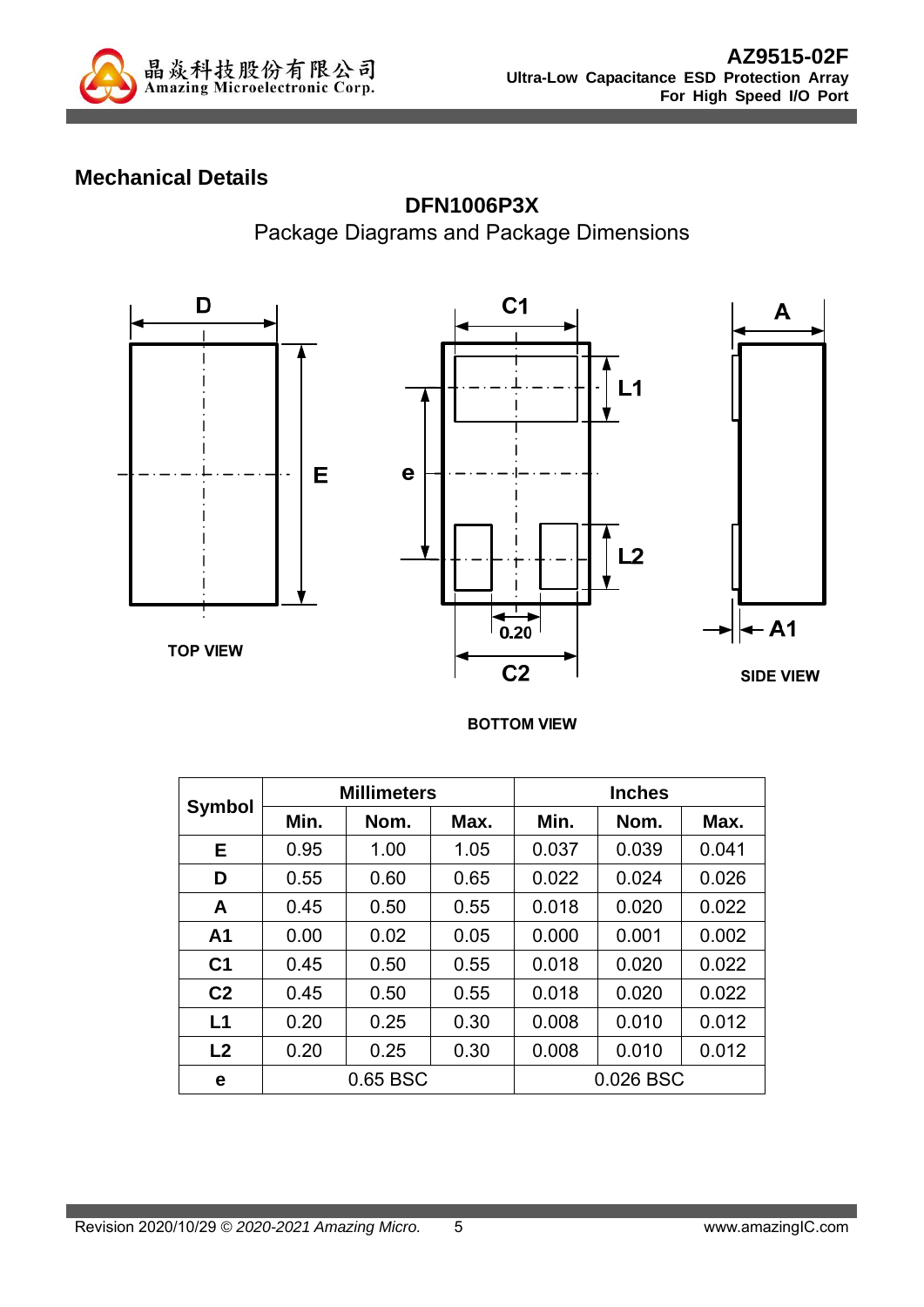

# **Land Layout**



| <b>Dimensions</b> |                   |               |  |  |
|-------------------|-------------------|---------------|--|--|
| <b>Index</b>      | <b>Millimeter</b> | <b>Inches</b> |  |  |
| A                 | 0.600             | 0.024         |  |  |
| B                 | 0.350             | 0.014         |  |  |
| C                 | 0.350             | 0.014         |  |  |
| D                 | 0.300             | 0.012         |  |  |
| Е                 | 0.225             | 0.009         |  |  |
| F                 | 0.225             | 0.009         |  |  |
| G                 | 0.150             | 0.006         |  |  |

#### Notes:

This LAND LAYOUT is for reference purposes only. Please consult your manufacturing partners to ensure your company's PCB design guidelines are met.

## **Marking Code**



**Top View** 

y=device code

| <b>Part Number</b> | <b>Marking Code</b> |  |  |
|--------------------|---------------------|--|--|
| AZ9515-02F.R7GR    |                     |  |  |
| (Green part)       |                     |  |  |

Note. Green means Pb-free, RoHS, and Halogen free compliant.